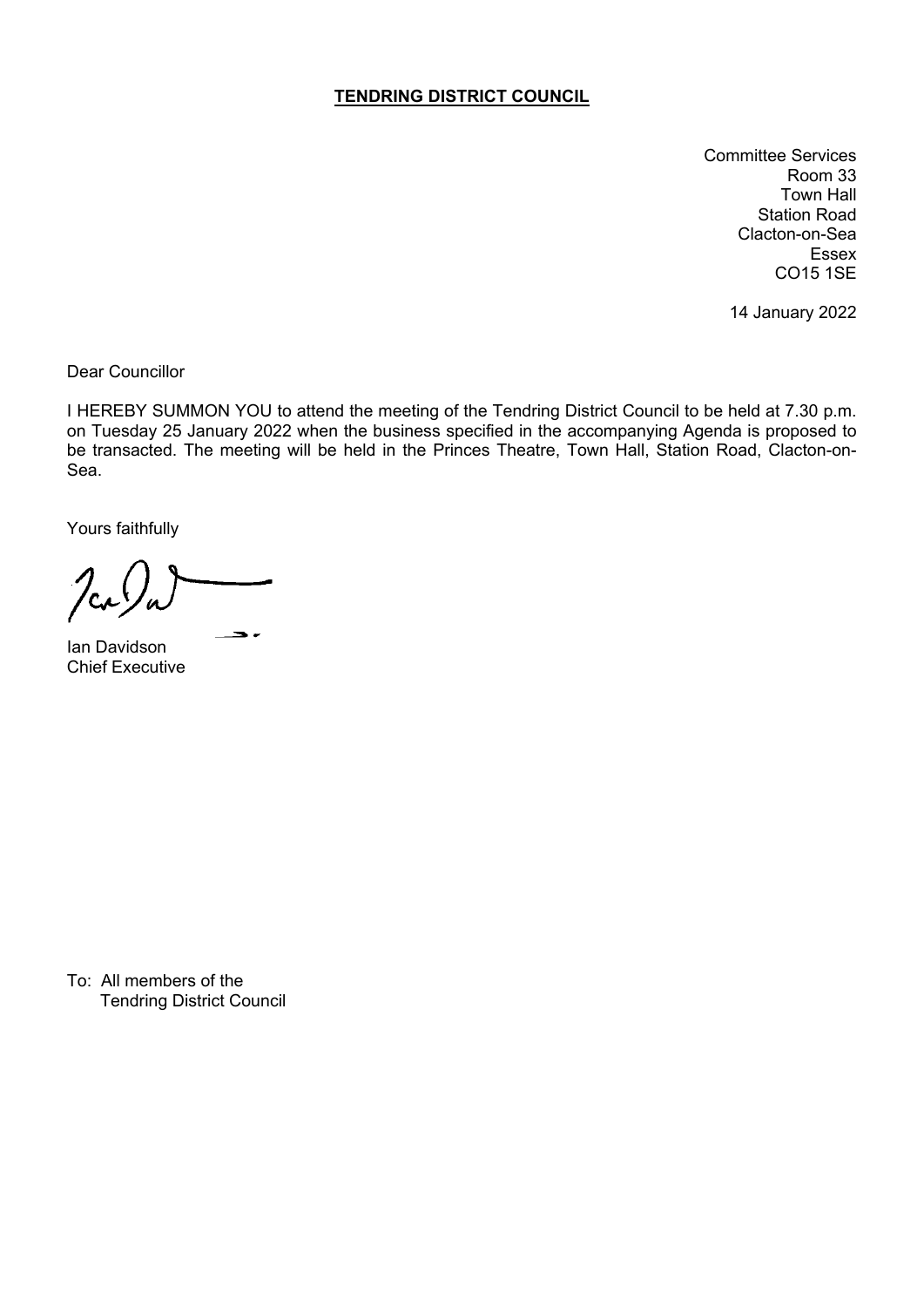# TENDRING DISTRICT COUNCIL

# AGENDA

## For the meeting to be held on Tuesday, 25 January 2022

**Prayers**

## **1 Apologies for Absence**

The Council is asked to note any apologies for absence received from Members.

## **2 Minutes of the Last Meeting of the Council (Pages 1 - 18)**

The Council is asked to approve, as a correct record, the minutes of the last meeting of the Council held on Tuesday 30 November 2021.

## **3 Declarations of Interest**

Councillors are invited to declare any Disclosable Pecuniary Interests or Personal Interest, and the nature of it, in relation to any item on the agenda.

## **4 Announcements by the Chairman of the Council**

The Council is asked to note any announcements made by the Chairman of the Council.

## **5 Announcements by the Chief Executive**

The Council is asked to note any announcements made by the Chief Executive.

## **6 Statements by the Leader of the Council**

The Council is asked to note any statements made by the Leader of the Council.

*Councillors may then ask questions of the Leader on his statements.*

## **7 Statements by Members of the Cabinet**

The Council is asked to note any statements made by Members of the Cabinet (Portfolio Holders).

*Councillors may then ask questions of the Portfolio Holders on their statements.*

## **8 Petitions to Council**

The Council will consider petition(s) received, if any, in accordance with the Scheme approved by the Council.

# **9 Questions Pursuant to Council Procedure Rule 10.1**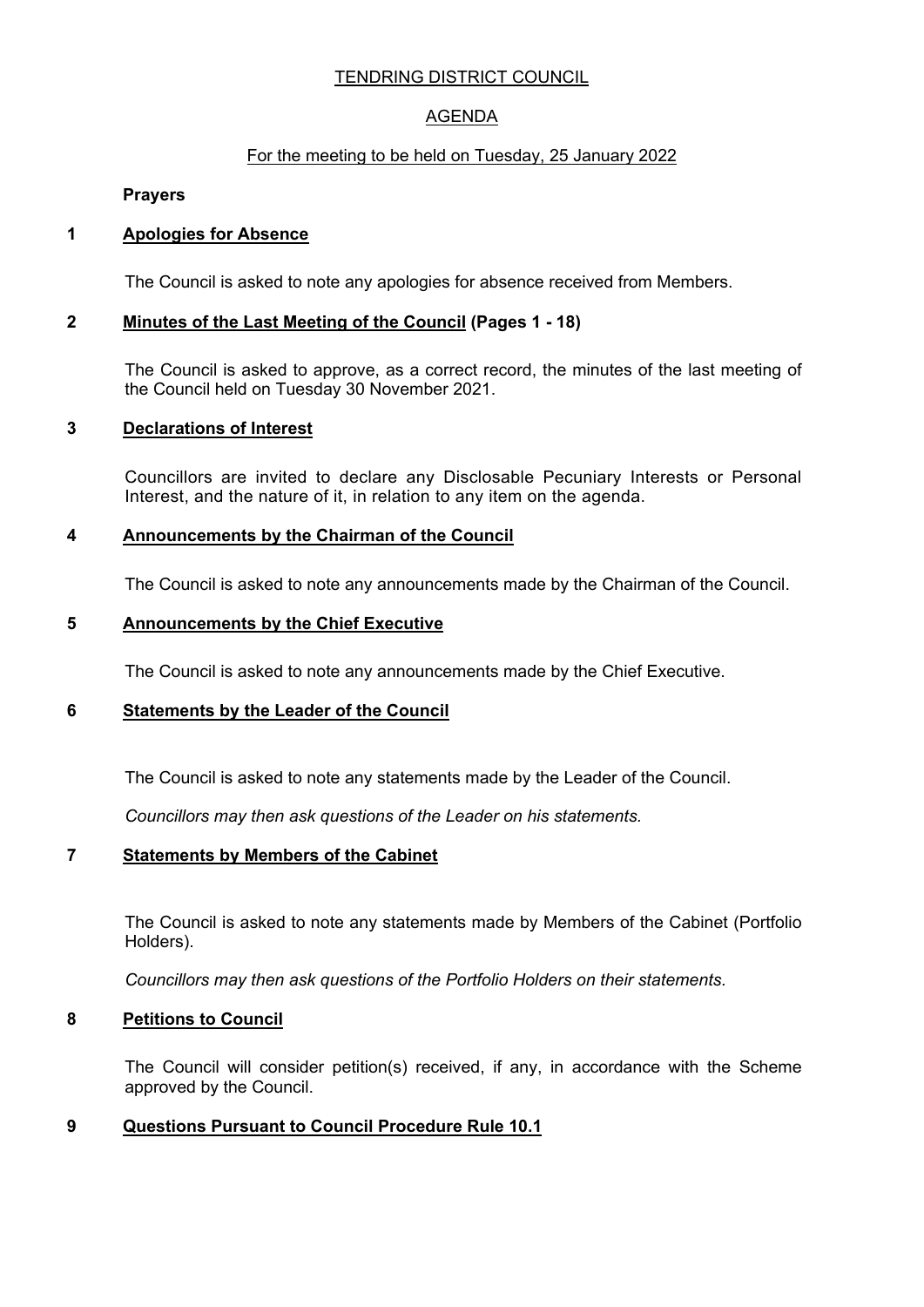Subject to the required notice being given, members of the public can ask questions of the Leader of the Council, Portfolio Holders or Chairmen of Committees.

The Chairman shall determine the number of questions to be tabled at a particular meeting in order to limit the time for questions and answers to 21 minutes.

#### **10 Report of the Leader of the Council - A.1 - Urgent Cabinet or Portfolio Holder Decisions (Pages 19 - 20)**

To notify Members of recent Executive Decision(s) taken in the circumstances set out in the Council's Constitution in:-

- (a) Rule 15 of the Access to Information Procedure Rules (Special Urgency); and/or
- (b) Rule 18(i) of the Overview and Scrutiny Procedure Rules (Call-in and Urgency); and/or
- (c) Rule 6(b) of the Budget and Policy Framework Procedure Rules.

#### **11 Minutes of Committees (Pages 21 - 48)**

The Council will receive the minutes of the following Committees:

- (a) Resources and Services Overview & Scrutiny of Monday 1 November 2021;
- (b) Resources and Services Overview & Scrutiny of Monday 13 December 2021;
- (c) Human Resources & Council Tax of Wednesday 5 January 2022; and
- (d) Planning Policy & Local Plan of Tuesday 11 January 2022.

## **NOTES:**

- (1) The above minutes are presented to Council **for information only.** Members can ask questions on their contents to the relevant Chairman but questions as to the accuracy of the minutes **must** be asked at the meeting of the Committee when the relevant minutes are approved as a correct record; and
- (2) If any recommendations to Council have been made by those Committees, these are included within separate reports for Council to decide upon (i.e. by noting the minutes those recommendations are not approved at this stage of the proceedings).

#### **12 Motions to Council**

Pursuant to the provisions of Council Procedure Rule 12, the Council will duly consider any Motions submitted by Members of the Council.

#### **13 Recommendations from the Cabinet**

The Council will duly consider recommendations submitted to it by the Cabinet, if any.

## **14 Reports Submitted to the Council by an Overview and Scrutiny Committee**

The Council will duly consider reports submitted to it by an Overview and Scrutiny Committee, if any.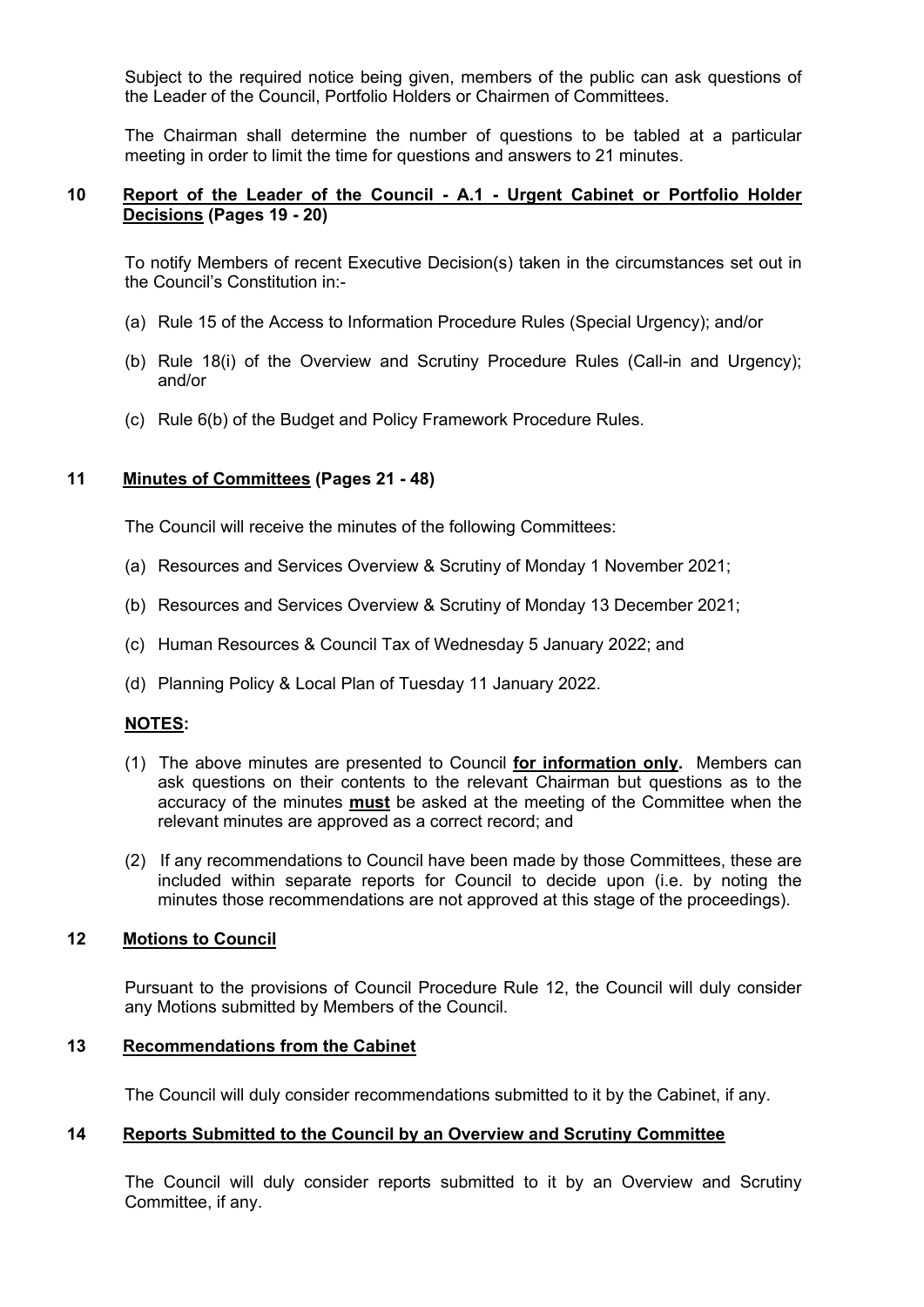#### **15 Reference from the Planning Policy & Local Plan Committee - A.2 - Formal Adoption of Section 2 of the Local Plan (Pages 49 - 418)**

To enable the Council to consider recommendations of the Planning Policy & Local Plan Committee in relation to the formal adoption of Section 2 of the Local Plan.

#### **16 Reference from the Human Resources & Council Tax Committee - A.3 - Pay Policy Statement 2022/23 (Pages 419 - 432)**

To present the Pay Policy Statement for 2022/23.

#### **17 Reference from the Human Resources & Council Tax Committee - A.4 - Change to the Terms and Conditions of the Post of Chief Executive (Pages 433 - 438)**

To enable the Council to consider a recommendation of the Human Resources & Council Tax Committee that the Terms and Conditions of the current Chief Executive post holder be changed by way of a reduction in the hours of employment from 37 to 27.75 hours per week (a reduction of 25%).

#### **18 Reference from the Planning Policy & Local Plan Committee - A.5 - Application of Article 4 Directions in the District of Tendring - (Councillor Alan Coley's Motion to Council Pursuant to Council Procedure Rule 12) (Pages 439 - 452)**

To enable Council to consider the Planning Policy & Local Plan Committee's recommendation in relation to a motion submitted at the meeting of the Council held on 30 November 2021 by Councillor Alan Coley in relation to the application of Article 4 Directions.

#### **19 Report of the Chief Executive - A.6 - Changes in Membership of Committees (Pages 453 - 454)**

To inform Council of any changes in the membership of Committees that have occurred since the last ordinary meeting of the Council.

## **20 Report of the Chief Executive - A.7 - Councillor's Non-Attendance at Meetings (Pages 455 - 456)**

In accordance with Article 2.06 of the Council's Constitution to inform Council that Councillor Peter Cawthron has almost exceeded four months without attending a meeting of the Council or attending a meeting of a committee or sub-committee of the Council either as an appointed member of a committee/sub-committee or as a substitute member of a committee/sub-committee.

## **21 Questions Pursuant to Council Procedure Rule 11.2**

Subject to the required notice being given, Members of the Council can ask questions of the Chairman of the Council, the Leader of the Council, Portfolio Holders or Chairmen of Committees.

The time allocated for receiving and disposing of questions shall be a maximum of 30 minutes. Any question not disposed of at the end of this time shall be the subject of a written response, copied to all Members the following working day unless withdrawn by the questioner.

## **22 Urgent Matters for Debate**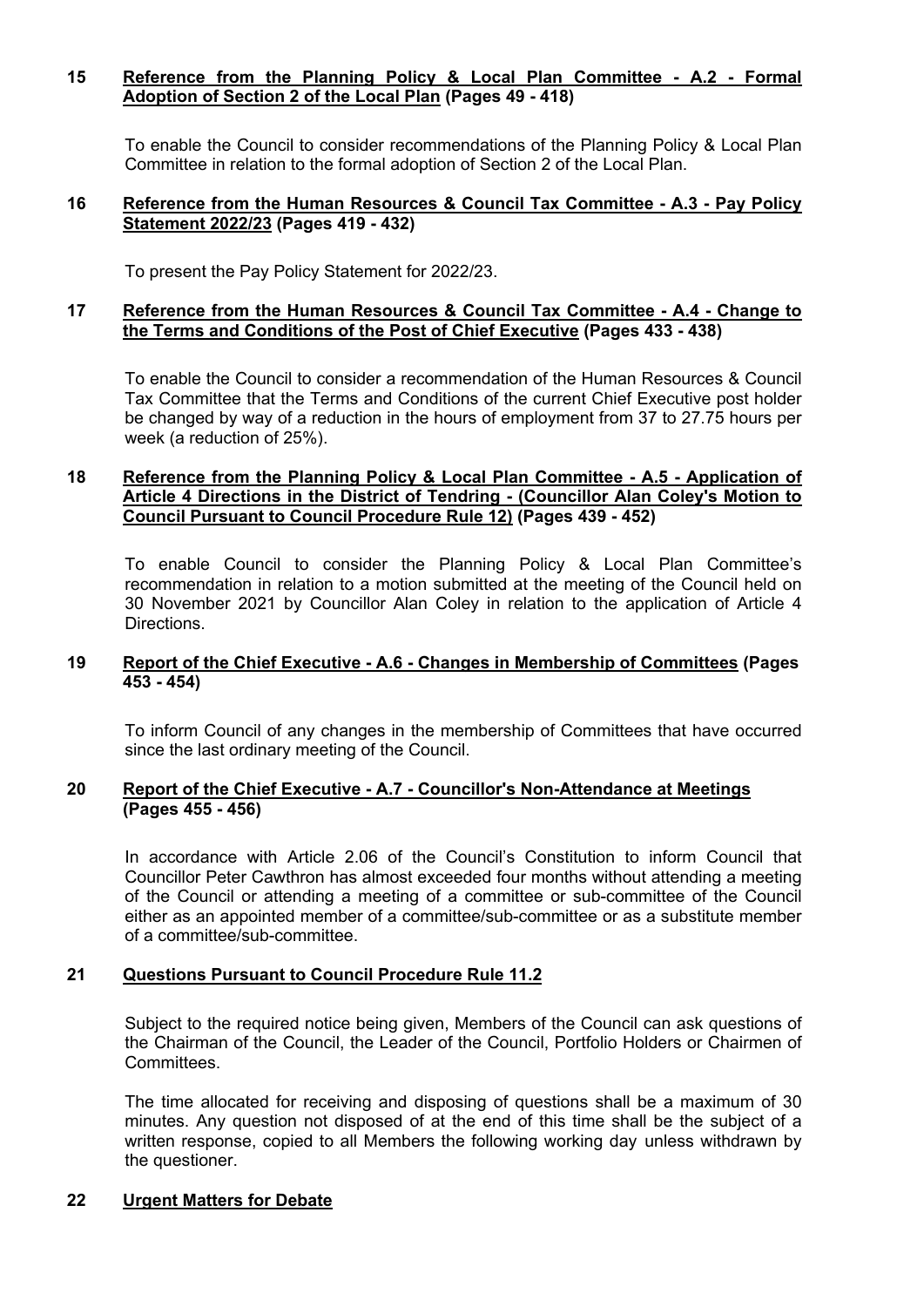The Council will consider any urgent matters submitted in accordance with Council Procedure Rules 3(xv), 11.3(b) and/or 13(p).

## **Date of the Next Scheduled Meeting of the Council**

Tuesday, 15 February 2022 at 7.30 pm - Princes Theatre - Town Hall, Station Road, Clactonon-Sea, CO15 1SE

# **INFORMATION FOR VISITORS**

# **PRINCES THEATRE FIRE EVACUATION PROCEDURE**

There is no alarm test scheduled for this meeting. In the event of an alarm sounding, please calmly make your way out of any of the four fire exits in the auditorium and follow the exit signs out of the building.

Please follow the instructions given by any member of staff and they will assist in leaving the building.

Please do not re-enter the building until you are advised it is safe to do so by the relevant member of staff.

The assembly point for the Princes Theatre is in the car park to the left of the front of the building as you are facing it. Your calmness and assistance is greatly appreciated.

# **PUBLIC ATTENDANCE AT TENDRING DISTRICT COUNCIL MEETINGS**

Welcome to this evening's meeting of Tendring District Council.

This is an open meeting which members of the public can attend to see Councillors debating and transacting the business of the Council. However, please be aware that, unless you are included on the agenda to ask a public question, members of the public are not entitled to make any comment or take part in the meeting. You are also asked to behave in a respectful manner at all times during these meetings.

Members of the public do have the right to film or record council meetings subject to the provisions set out below:-

## **Rights of members of the public to film and record meetings**

Under The Openness of Local Government Bodies Regulations 2014, which came into effect on 6 August 2014, any person is permitted to film or record any meeting of the Council, a Committee, Sub-Committee or the Cabinet, unless the public have been excluded from the meeting for the consideration of exempt or confidential business.

Members of the public also have the right to report meetings using social media (including blogging or tweeting).

The Council will provide reasonable facilities to facilitate reporting.

#### **Public Behaviour**

Any person exercising the rights set out above must not disrupt proceedings. Examples of what will be regarded as disruptive, include, but are not limited to: